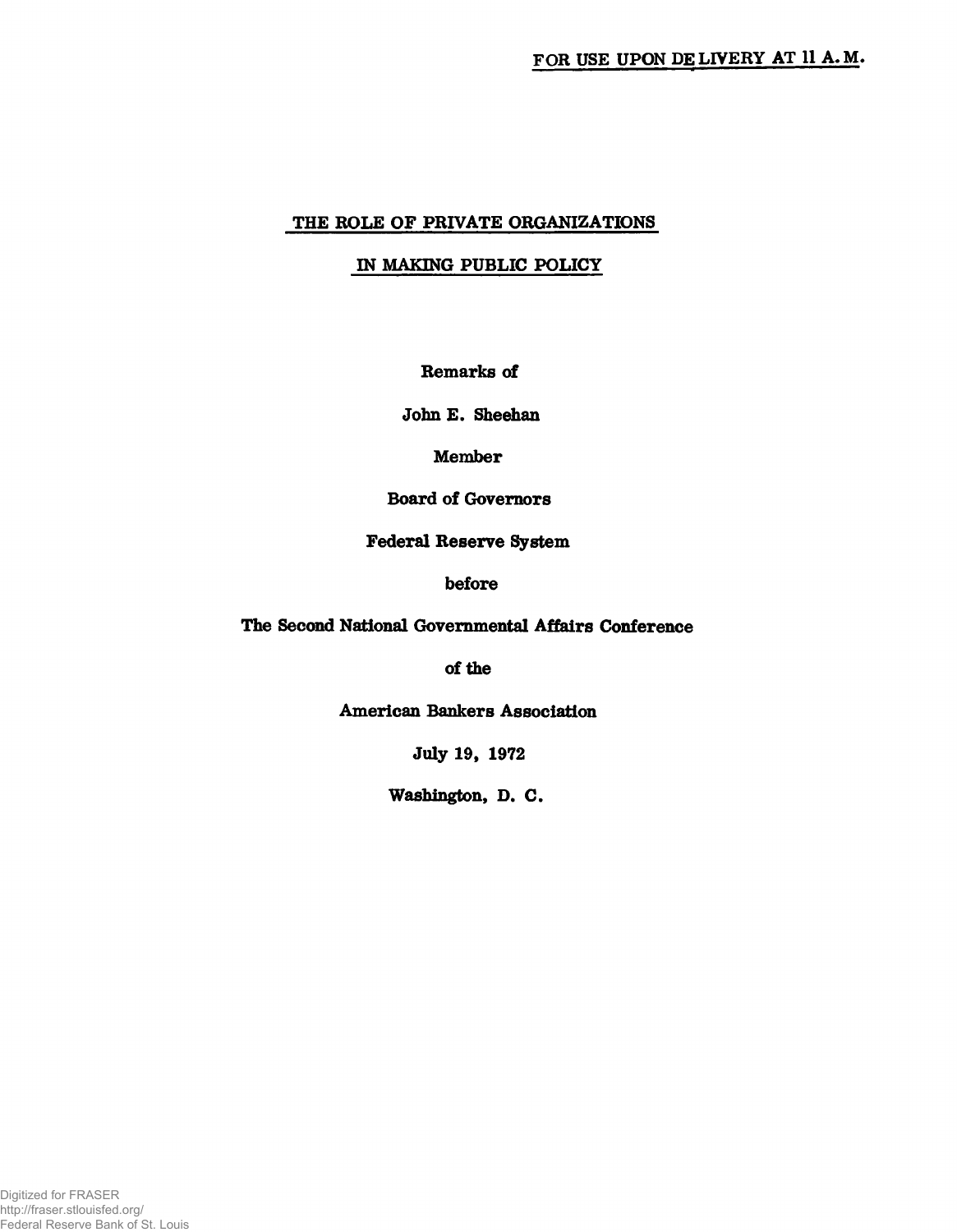#### THE ROLE OF PRIVATE ORGANIZATIONS IN MAKING PUBLIC POLICY

Some suggest that we live at an unusual time of involvement described in various ways depending on the vantage point of the viewer. It is called consumerism by some — a type of involvement that has already been emphasized here today. Some call it a time of relevance, when what we do and say should increasingly relate to our problems and our opportunities. To some, involvement means a participatory society, in which more of us should take an active part in making and administering the laws, the regulations, the institutions and the organizations of our society.

I agree that Americans are living at a time of involvement. And that involvement began in the year 1619 when the Virginia House of Burgesses, the first representative assembly in the New World, met at Jamestown, Virginia. Ours has been a strongly involved, highly participatory, and consumer conscious nation in the three and a half centuries since. There have been many other landmarks along the way of which 1 will take time to cite only a few typical examples:

- in 1773, when there was a tea party in Boston;
- in 1776, when the involvement of the American people with the idea of forming an independent union produced the Declaration of independence;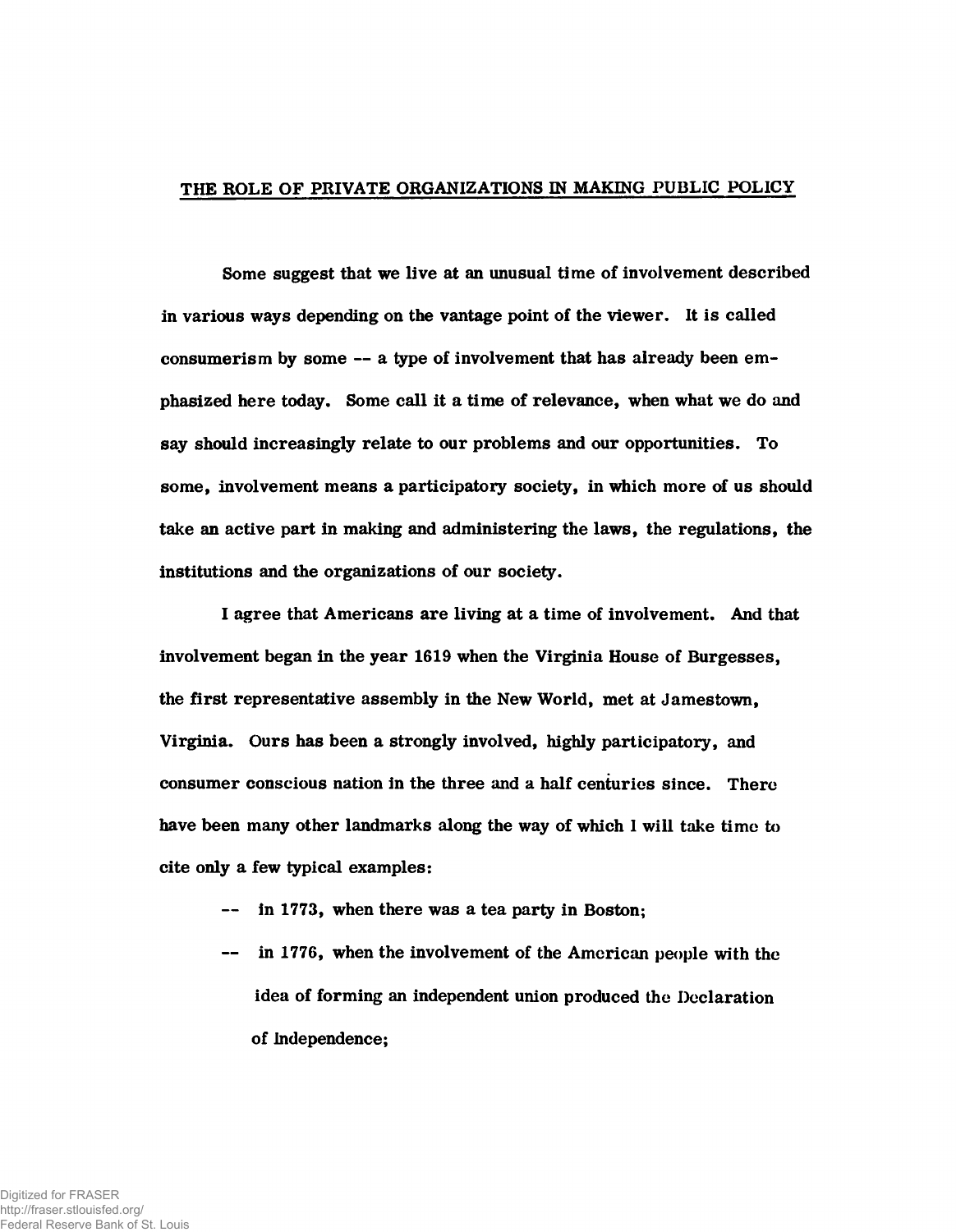- in 1787, when the American people produced a Constitution that led the world in formalizing those still revolutionary aims of establishing justicc and promoting the general welfare as the basis of government, not only of, but — as President Lincoln noted — for the people;
- in 1791, when the Bill of Rights was added to the Constitution;
- in 1875, date of the first Civil Rights Act;
- from 1890 to 1914 which saw legislation to protect the consumer, including the Sherman Anti-Trust Act, the Federal Trade Commission Act and the Clayton Anti-Trust Act;
- in 1946, when the Congress passed what Federal Reserve Board Chairman Arthur F. Burns has called an American "economic constitution": the Employment Act of 1946, which pul the full force of the Federal Government behind the aims of "maximum employment, production and purchasing power" in the United States.

I need not bring the record into more recent years to make my point although the record of the last decades would make it even more sharply. The point is that one comprehensive name for consumerism, participatory government, relevance, and like forms of involvement is the American way of life.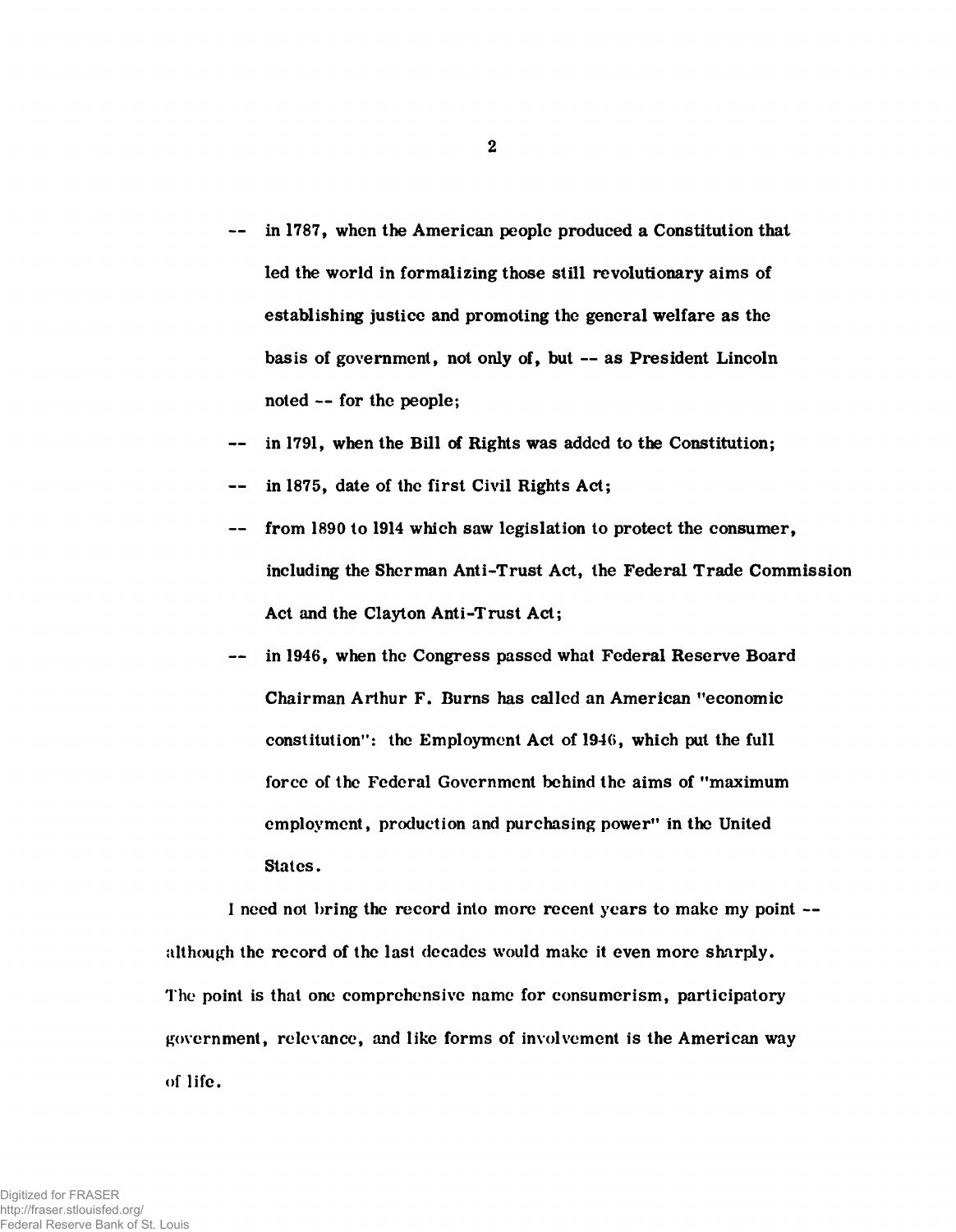I do not suggest by the foregoing that we have solved all our problems or that there is not much yet to do, or that we do not have need to reemphasize what is best in the American tradition. My object is, rather, to bring out the fact that the grappling with issues and the accelerating change we see going on around us — that has been going on at a rapid pace for years — far from being something new for Americans, is the current manifestation of one of our oldest traditions. We have been making and we will continue making our way toward what Americans have always had in mind since that first meeting of Virginia burgesses in 1619: the building, by peaceful, legislative means, of a society of laws offering more and more of its people greater and greater opportunity to make the fullest use of their abilities.

But there is another reason for citing examples of our long tradition of concern for participation of Americans in our national life. The current intensity of this concern is reflected in the activities of many new consumer and environmentally oriented organizations. They speak for people and causes that have been neglected and, for that reason, they should be heard. Nevertheless, there is a strong tradition that American government is accessible and open to persuasion. This has brought into being institutional means for expressing private views about public policy and impressing those views on policymakers.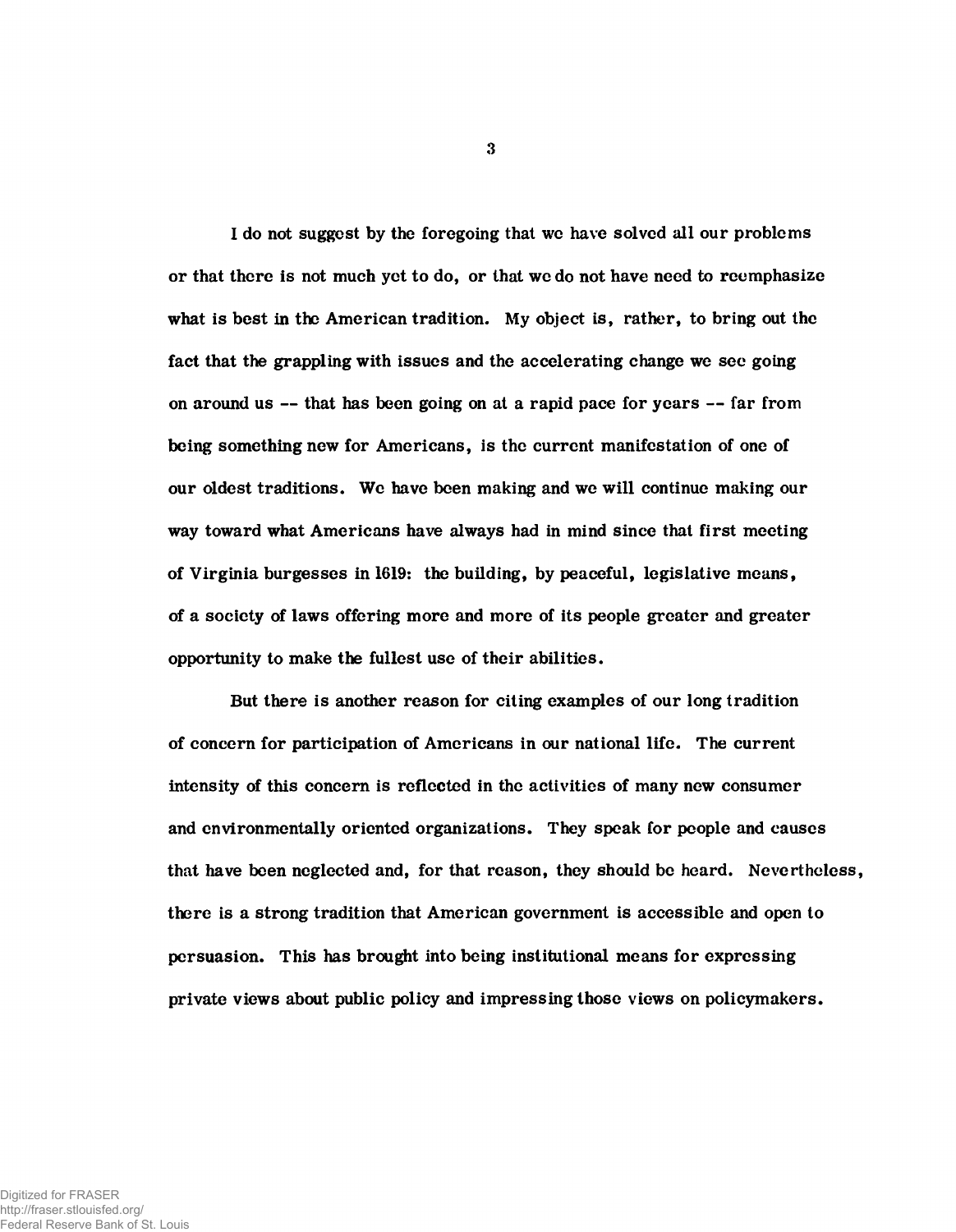Nearly every American professional, business, political, occupational, environmental, educational or other association has headquarters in Washington, to be near the makers of public policy. One need only look in the yellow pages of the Washington telephone directory to learn that it takes seven pages of close-set type to list all the organizations in this city. In the regular pages, there is nearly a column of commissions and committees, a clutch of societies, leagues, institutions and conferences, plus uncounted scatterings of organizations not alphabetically corralled.

This may seem like an excess of involvement. If you read through the list of associations, you may be convinced that it is. But it does suggest that the Congress, the regulatory agencies, the departments of the government, and all concerned with making public policy, have available to them — or thrust upon them — the knowledge, the opinions and the insight of specialists in almost any field of knowledge or belief, reason or unreason, endeavor or leisure.

The mainstays of this list are the associations representing the principal professions and fields of business, and featured among these is, of course, the American Bankers Association (ABA).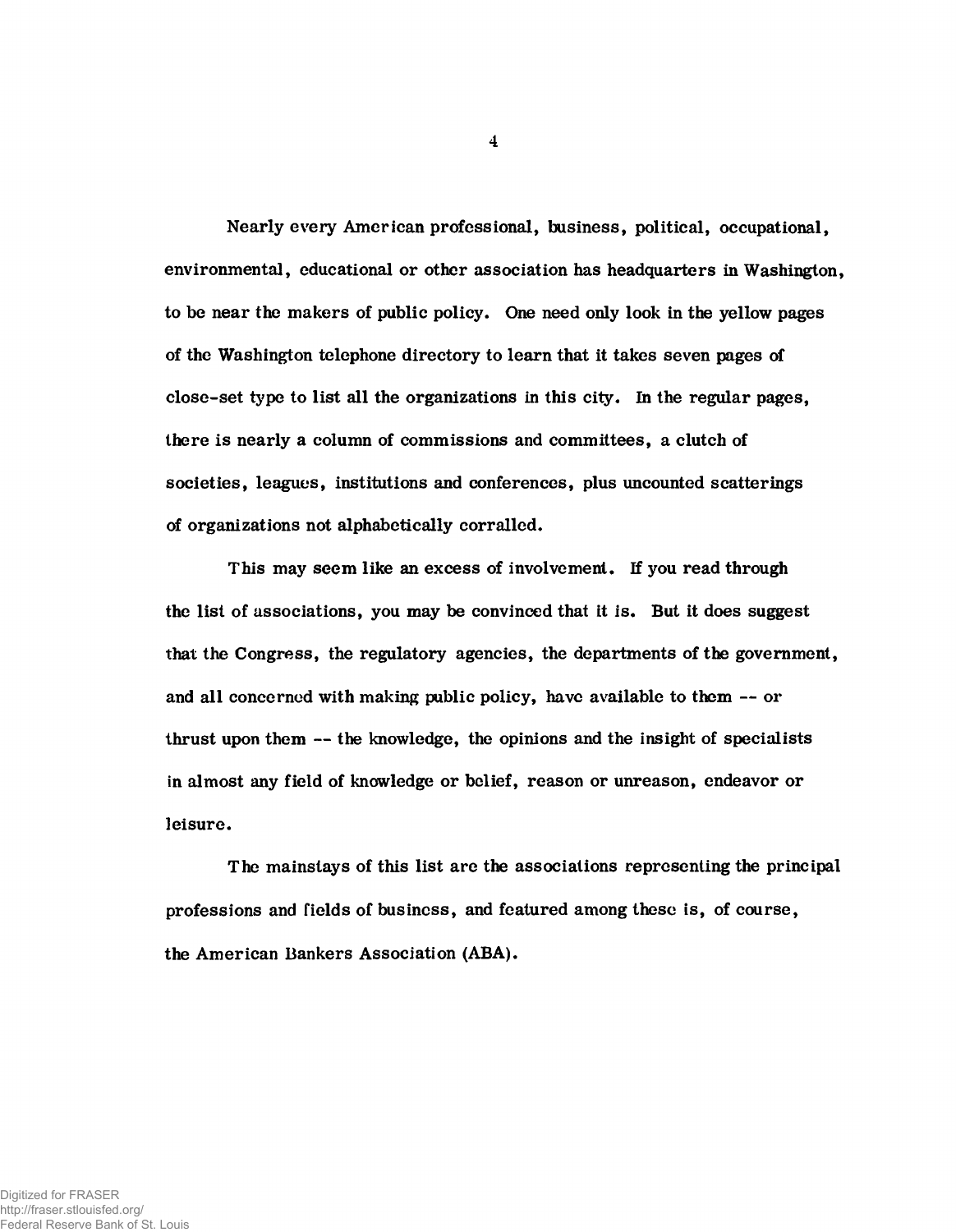## A PEOPLE'S DIALOGUE WITH GOVERNMENT

The volunteer, privately sponsored organization that concerns itself with public policy, such as the ABA, performs a singular service in this society. It does so by stimulating a dialogue between private citizens and the institutions and government. The more thorough the dialogue between policymakers and the public, the better the resulting policy is likely to be. One of the principal characteristics of American capitalism has been a growth of associations, societies, committees, leagues, institutions and the like, such as may be found in fullest flower in Washington. These private organizations are watchdogs which set off a warning alarm when officialdom is about to restrict or rechannel private decision-making. They bring down on officialdom's head grievances that are real, or, as is too often the case, imagined, or the consequence of misunderstanding or unwillingness to comprehend. It is officialdom's role to sort out public need from public clamor. The net result is often better public policy, made in the light of all the genuine objections that can be brought to bear. In this process, public policy will assert the general well being in the face of particular complaints where that is necessary and over-riding. But the proposed policy — which may be pending law or regulation — will be modified where specialized advice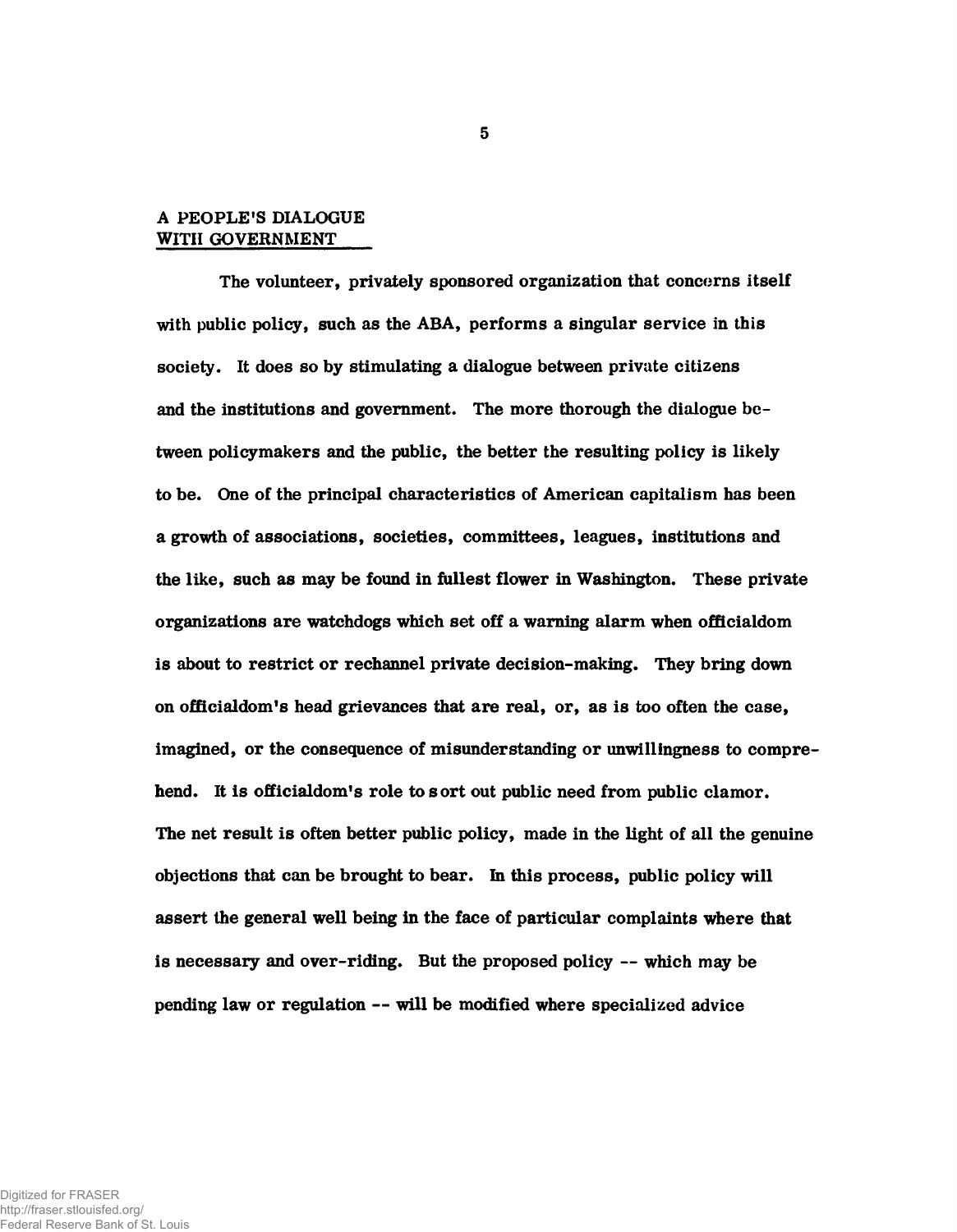received from the public demonstrates sound reasons for admitting, however painful it may be, that infinite wisdom does not in every case come with the elective or appointive mantle.

I believe that the flow of opinion, information and insight provided by private organizations interested in public policy is among the more valuable of those assets that have made free enterprise capitalism the successful instrument it is for producing and distributing wealth. In the case of the private organization attempting to influence public policy, there are several rules that suggest themselves. Three of the more important, and somewhat general, rules are as follows:

- 1. It is proper and beneficial for the private organization to retain its identity, as lawyers, doctors, farmers, businessmen, bankers, manufacturers, or whatever. This is entirely consistent with speaking in the general, rather than the narrow, interest. Businessmen, as the Committee for Economic Development has demonstrated over the years, can keep their identity, make their advice all the more respected because it proceeds from a base of practical information, while expressing their policy views in the national, not only business, terms.
- 2. Private influence on public policy making should be brought to bear where all can see it, with no reward sought or expectcd other than better public policy. For what is good for the nation will also be good for business, banking, labor, agriculture or other parts of the nation.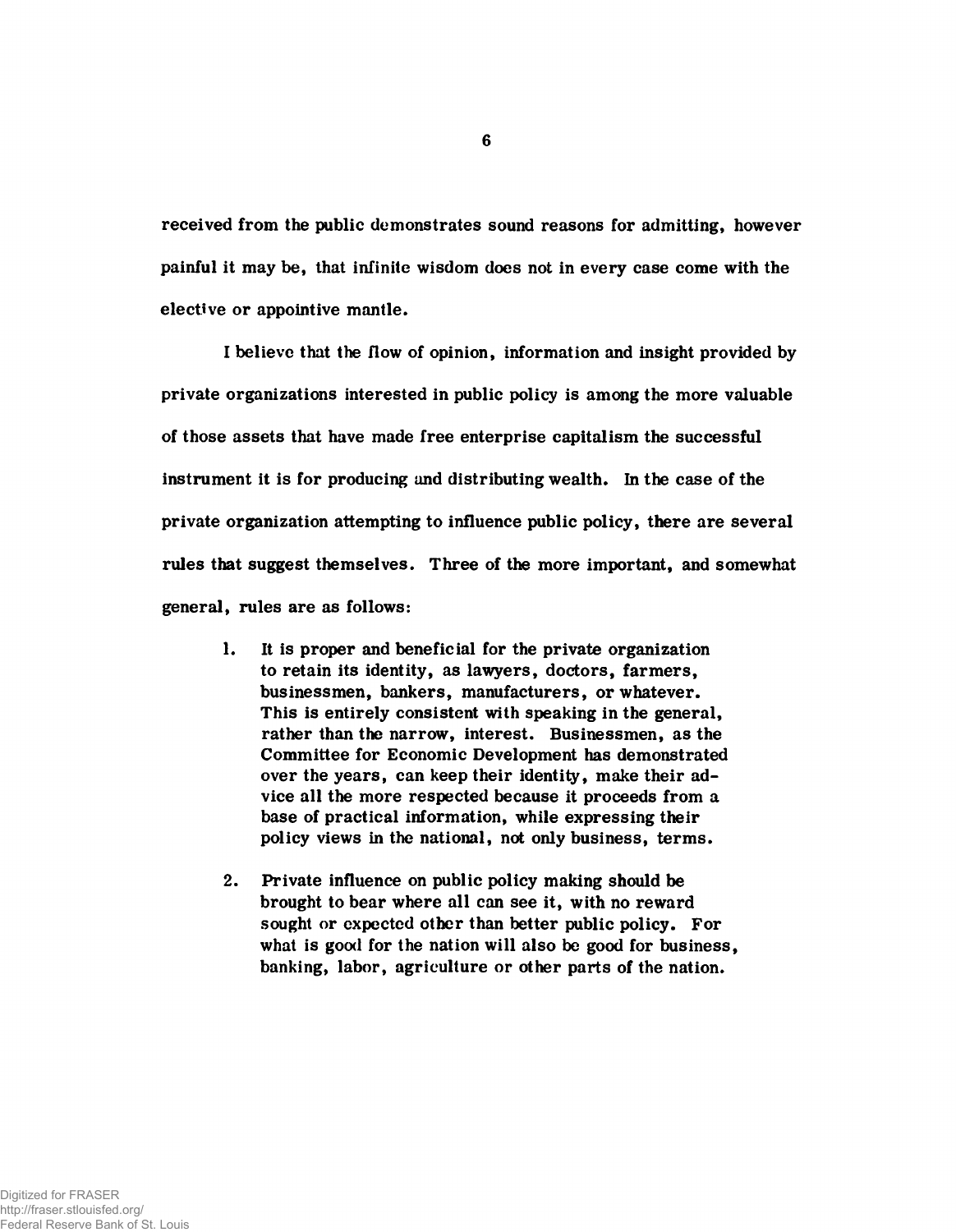3. Sufficient resources should be available and used by the private organization in formulating testimony given to the Congress, or in participating in the hearings on policy matters held by regulatory and administrative agencies, or in otherwise tendering private advice to government, so as to insure that the advice is as broadly based as the subject requires, that it is up to date, that it correctly portrays the proposed policy or regulatory stance, that — to state it in general terms — the advice is careful, responsible and timely.

These are margins within which private enterprise or other private bodies can — and should — usefully carry on a continuing dialogue with government. Of course, such a dialogue cannot be useful if it takes the form of harassment, unfocused and highly particularized complaint, ill-prepared or untimely assertions, or if it represents narrow professional, occupational or business interests at the expense of the paramount public interest.

## ABA'S DIALOGUE WITH THE FEDERAL RESERVE

Against this background, and in the setting of this conference on national governmental affairs, what can and should be said about the dialogue that some of the nation's bankers maintain with the central bank, through the medium of the ABA ?

Put differently, the question is: How can the ABA help the Federal Reserve in carrying out its public responsibilities ?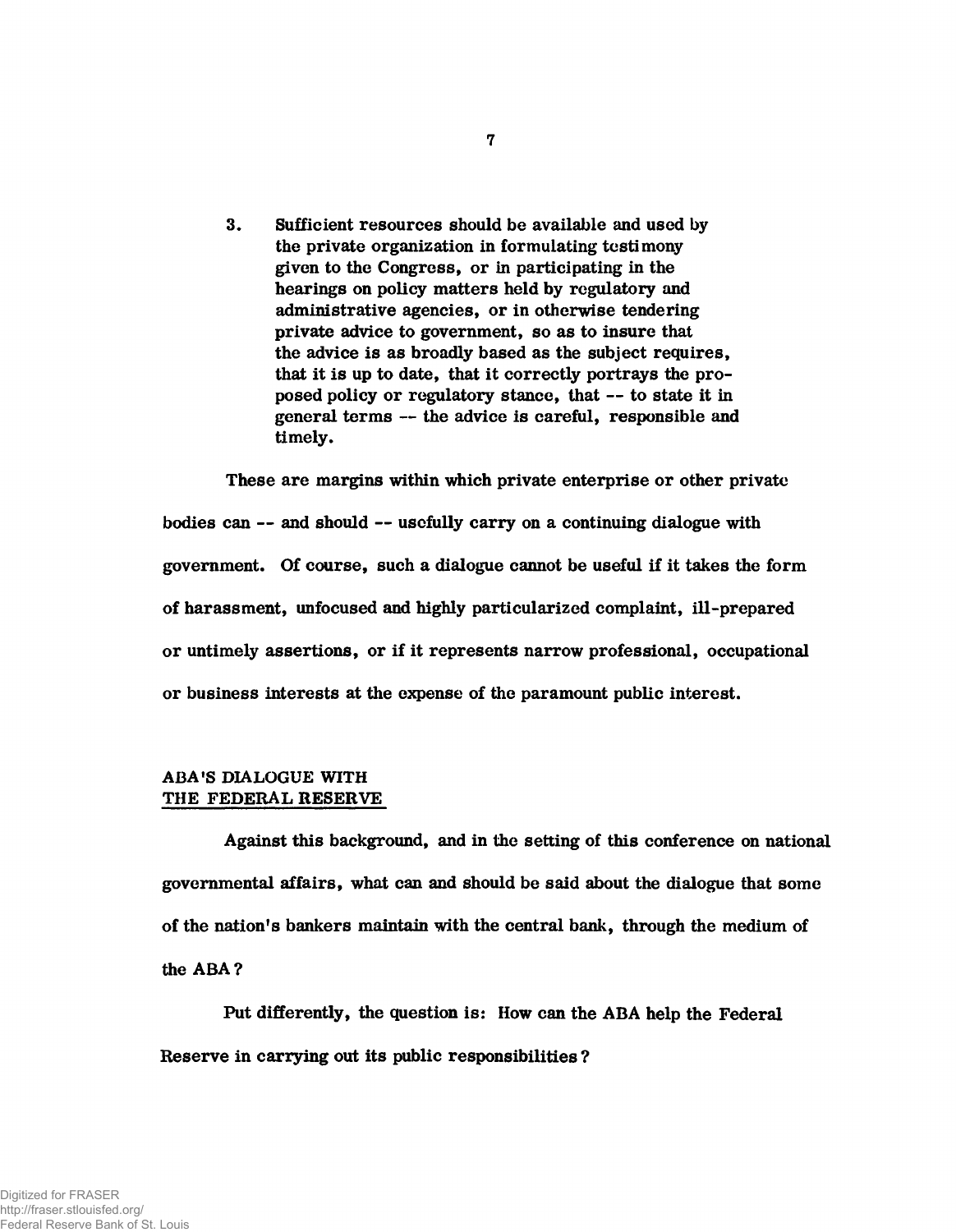Let me distinguish three areas of concern, because I think the kind

and scope of ABA involvement differs among them. They are:

- 1. The Federal Reserve's technical responsibility for providing the nation with a well functioning and economical payments mechanism.
- 2. The regulatory and supervisory responsibilities of the Federal Reserve.
- 3. The Federal Reserve's responsibilities for monetary policy and the domestic and international implications of that policy generally for the economy of the United States.

Relative to the first point, the ABA has shown leadership, has expended very considerable resources, and has exhibited a clear sense of responsibility in helping us to discharge our technical responsibilities. Three decades ago, the ABA helped the Federal Reserve develop the modern system of routing symbols that began modernization of the check payment system. Through special arrangements, ABA has made itself a convenient repository and source for up to date information about the Federal Reserve routing symbols.

Later, ABA took the lead in securing universal bank usage of magnetic ink — MICR — encoding of checks, to permit machine sorting of checks. Without this advance, and without the considerable resources ABA poured into making its use general, the check payments system would before now have foundered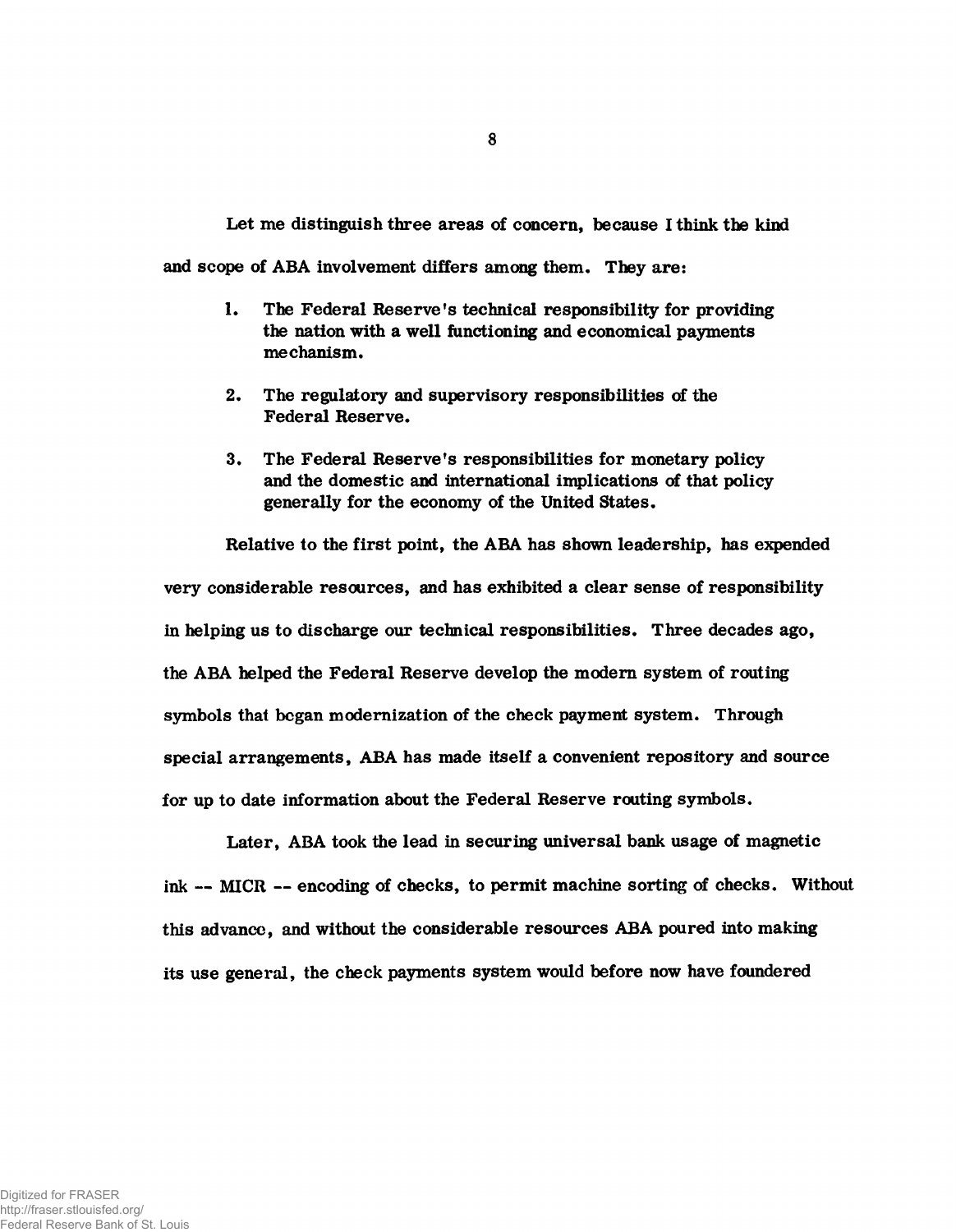in a sea of paper that would overwhelm any imaginable amount of manual handling. ABA cannot be too roundly complimented for its crucial assistance in the development and promotion of MICR check encoding.

During the last several years, the ABA has continued to make a responsible record in this area. The studies done by, or financed by, ABA through its Monetary and Payments System Planning Committee put in place a statistical basis on check usage, and developed projections of future usage, that have become benchmarks from which more comprehensive work by the Federal Reserve has proceeded. I should add parenthetically that some confusion has arisen from the handling of the report's conclusion that the present check system would be viable throughout the 1970's because it was not made sufficiently clear by ABA that this was so only if increasing costs were ignored, in some cases, this has needlessly complicated Federal Reserve efforts to move in a timely fashion toward, first, a modernized system of check handling, and, subsequently, substitution for most checks of an electronic transfer of funds.

At the same time, ABA has participated actively in preparing the way for eventual large scale electronic handling of funds transfer through Special Committees on Paperless Entry — SCOPE projects — with a newsletter on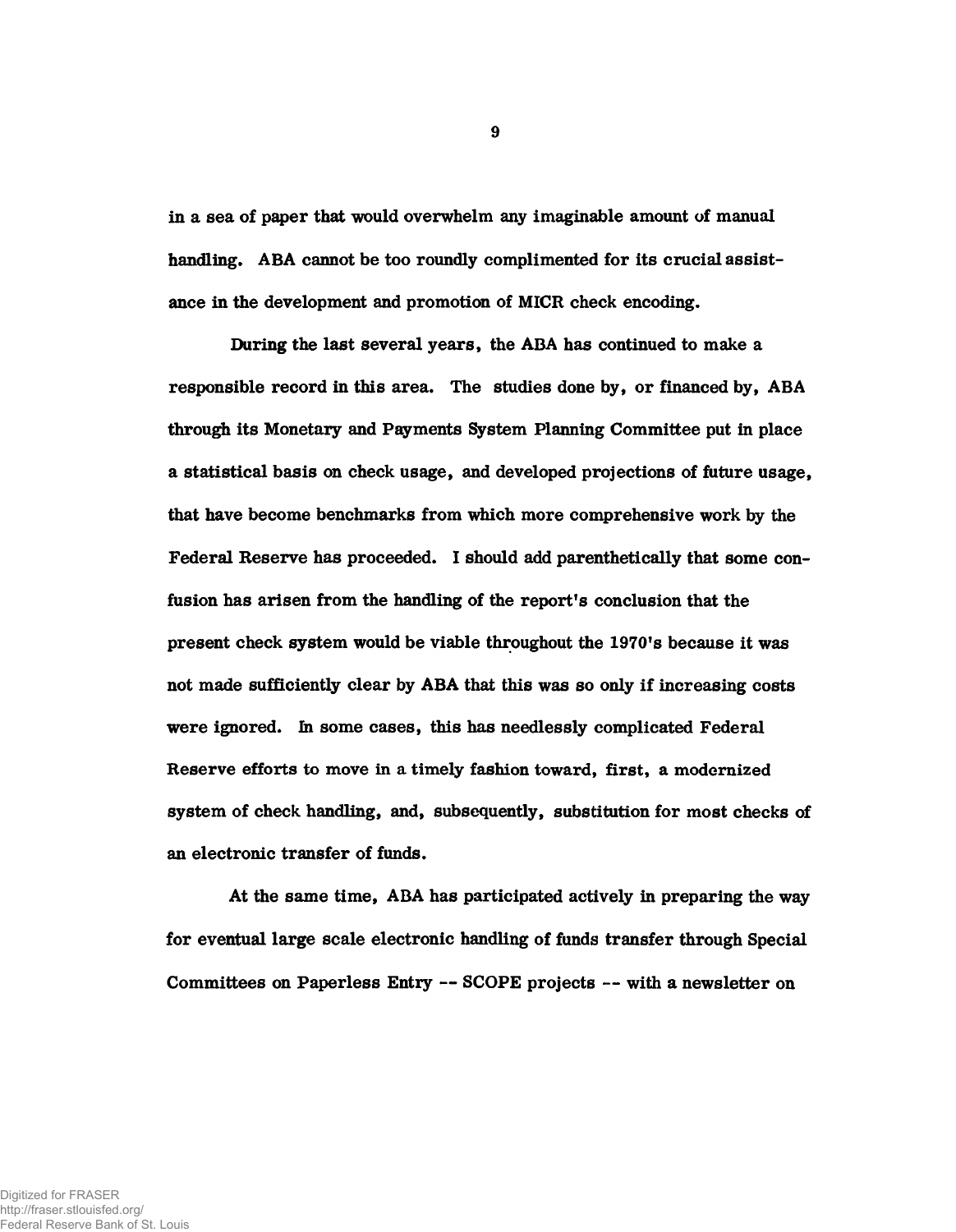developments in this fast moving area, establishment of an information center to help groups trying to get SCOPE projects going, and organization of symposia on paperless entry.

The Federal Reserve has long looked to ABA, and still does, for valuable assistance in setting and coordinating standards in the banking industry, such as, for example, the standards developed by ABA and widely used, for credit cards, and the formation this year of a Bank Data Communications Standards Coordinating Committee.

More recently, ABA has taken a constructive interest in, and has shown leadership in gaining bank acceptance for, the Federal Reserve's plans to speed check clearing through Regional Check Processing Centers, and through revision of Regulation J to place all banks on an immediate payments basis. ABA supported the Regulation J revision, although it would not be to the immediate financial advantage of every bank, and ABA made constructive suggestions for easing the transition to the new check collection procedures. Although ABA's suggestions did not comprise the transition plan finally adopted by the Board, those suggestions were valuable as indications of how this important reform could be carried out with the least impact on bank loans and investment, but without sacrifice of the public's interest in being served by a more efficient and economical check payments system.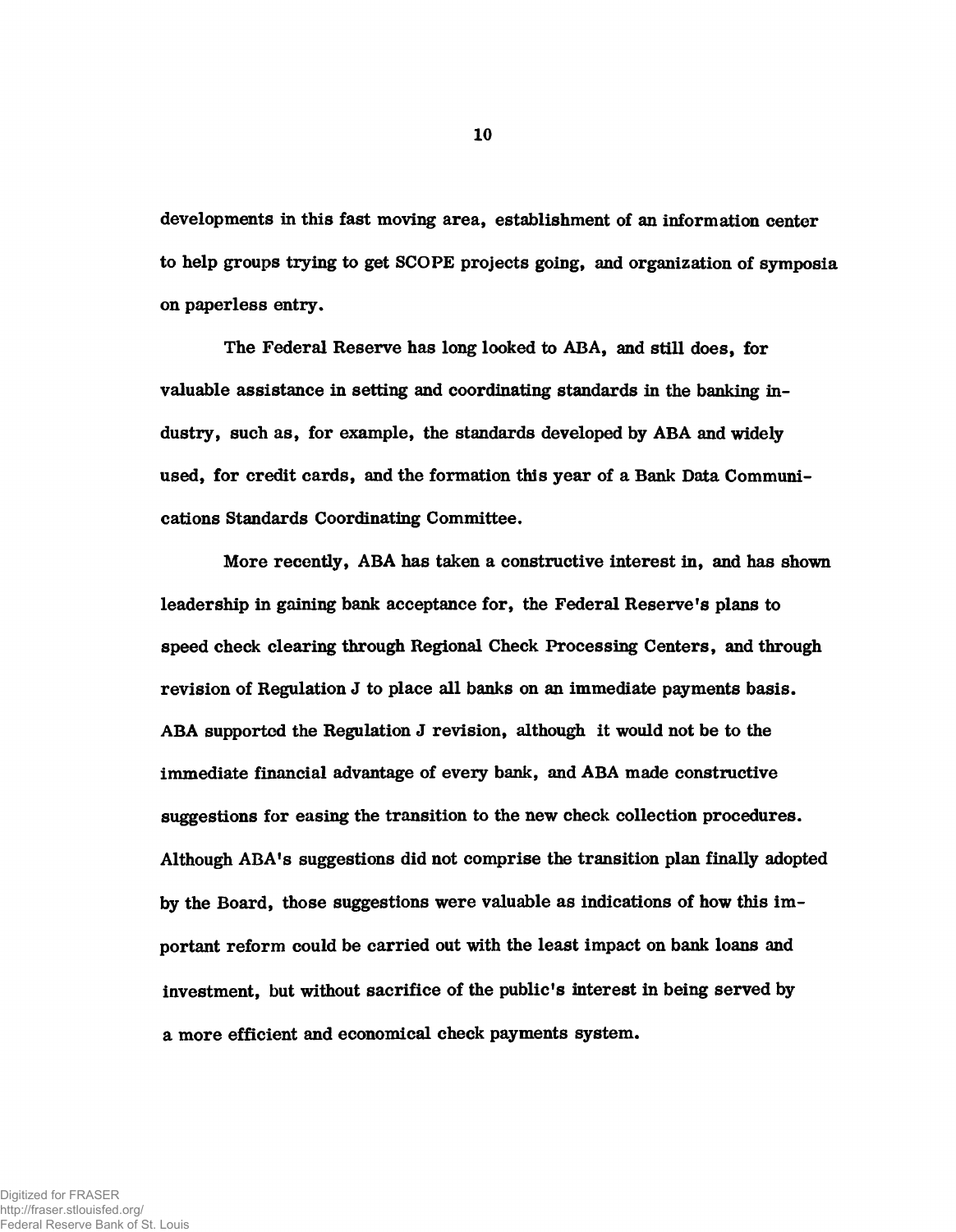I think it can be fairly said that ABA has, on the whole, been a positive force for beneficial change in the technical area. It is to be congratulated for leadership and for its characteristic attitude that the banking industry should improve its productivity even though this has required almost continuous and costly re-equipment of banks, and the acceptance of regulatory and operational changes in the public interest that have not always been painless. This provides a sharp and favorable contrast to the breakdowns that have occurred elsewhere, where such leadership was lacking. So without going into other valuable ABA efforts of a technical nature, I will turn to the ABA's role in helping the System discharge its heavy regulatory and supervisory responsibilities.

It would seem to be the nature of a bankers' association to deal warily with the bank supervision and regulatory agencies. It is probably sufficient, so far as day-to-day work is concerned, that the association be an honest broker between the Federal Reserve and the banks affected by Federal Reserve regulation or supervision. It is of value to provide an informational tool, such as ABA's newsletter, CAPITAL, which informs banks quickly and accurately of developments in bank supervision and regulation as these take place. At Federal Reserve hearings into bank holding company matters, ABA has responded predictably and narrowly according to the interests of its constituents. But it has responded expertly, as well, answering the questions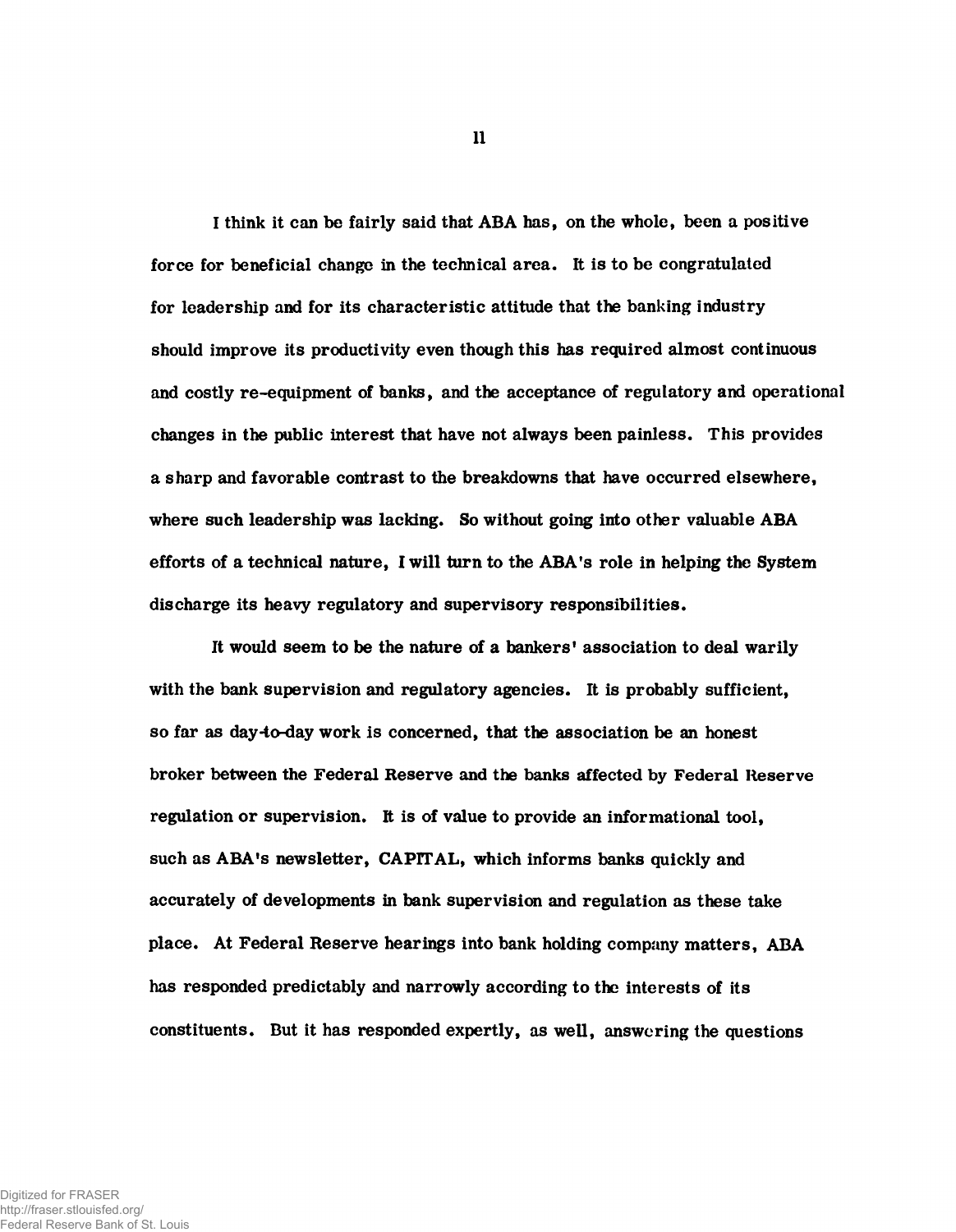posed and providing, where it has suggested changes, draft texts for revised regulations that show precisely what is intended. During periods for comment on proposed regulatory changes, the AHA national office has handled many questions from its members in a positive spirit, easing the Federal Reserve's workload and providing education to banks that might otherwise not have been reached.

But, I think that there is a broader type of response that might have been expected from an organization such as ABA, representing a community so important as most of the nation's banks and bankers. It is a type of response that would indeed be of benefit to the Federal Reserve Board and System, as well as to the public at large. I have in mind, for instance, that we have heard nothing from the ABA, in terms of a broad gauged study, focused on the general, long term public interest, of the 1970 Amendments to the Bank Holding Company Act. These amendments raise a great many questions, reaching deep into such subjects — to name a few — as, how the public benefit may be served, or damaged, by bank holding companies or their acquisitions; what, in a broad sense, is a business so closely related to banking as to be a proper incident thereto; how future as well as current competitive or public benefit considerations can and should be weighed; and, perhaps most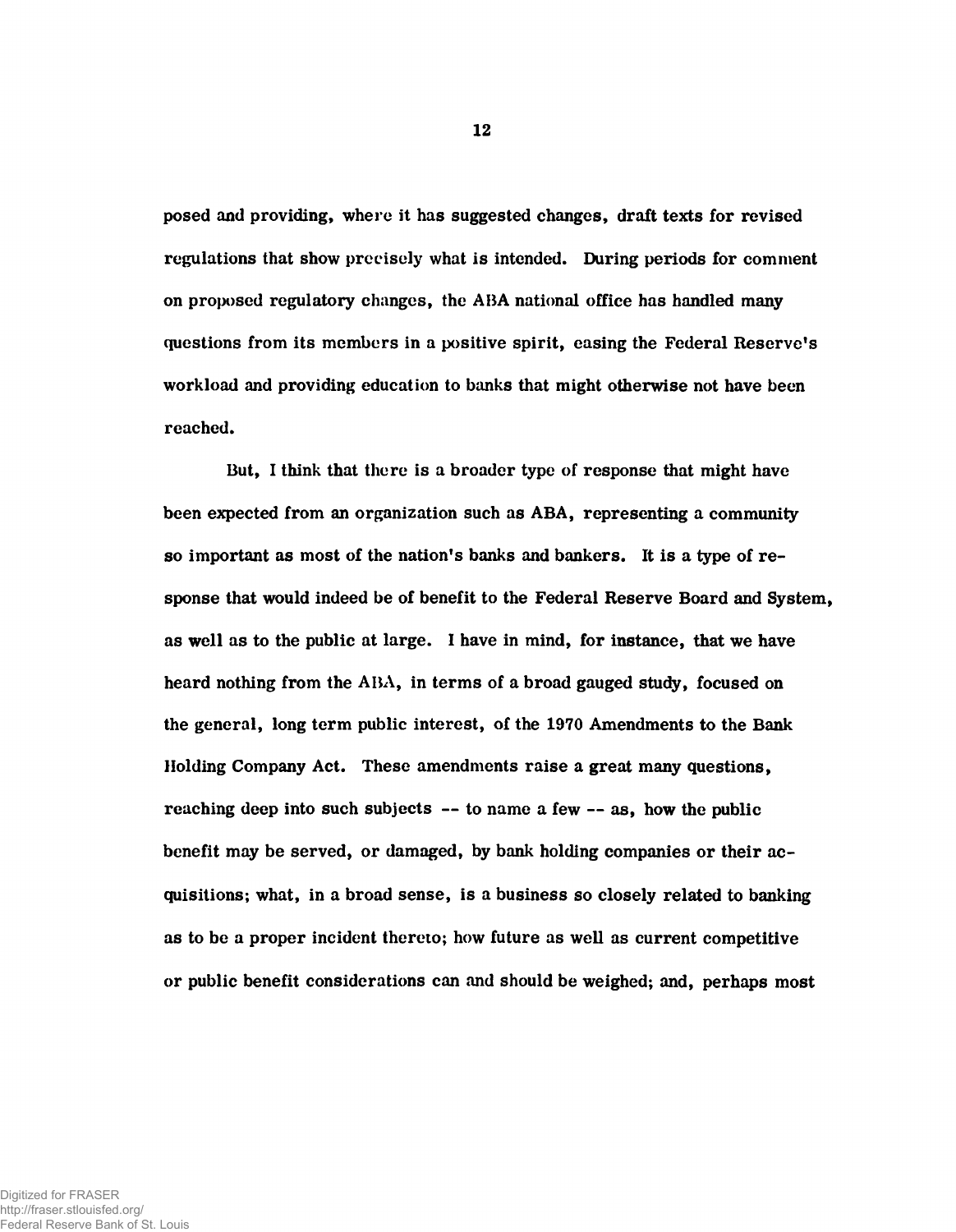important of all, what the bank holding company, as it may be envisaged under the 1970 amendments, is likely to mean to banking, and to the American economy in the future.

Let me now turn to the third field of our responsibilities — monetary policy. I should say to you without disguise, and speaking quite personally, that I have been disappointed in ABA comments in this critical field. I find a disturbing lack of study and presentation anywhere near to being adequate to the subject. Let me take as an example written and published comments submitted by letter dated March 6, 1972 to the Joint Economic Committee of the Congress "on the economic issues which concern the nation and our organization."

This letter betrayed a sang froid which would be admirable, were it not damaging, by tackling so vast a subject in less than two single-spaced typed pages.

The ABA found that the Federal Reserve had moved to ease monetary conditions substantially, that interest rates had fallen dramatically and that an effort to make credit conditions much easier as the economy moved upwards has "certain disturbing implications." Farther on, this all too brief letter was critical of the Federal Reserve for "failure to achieve a steadier pattern in monetary policy."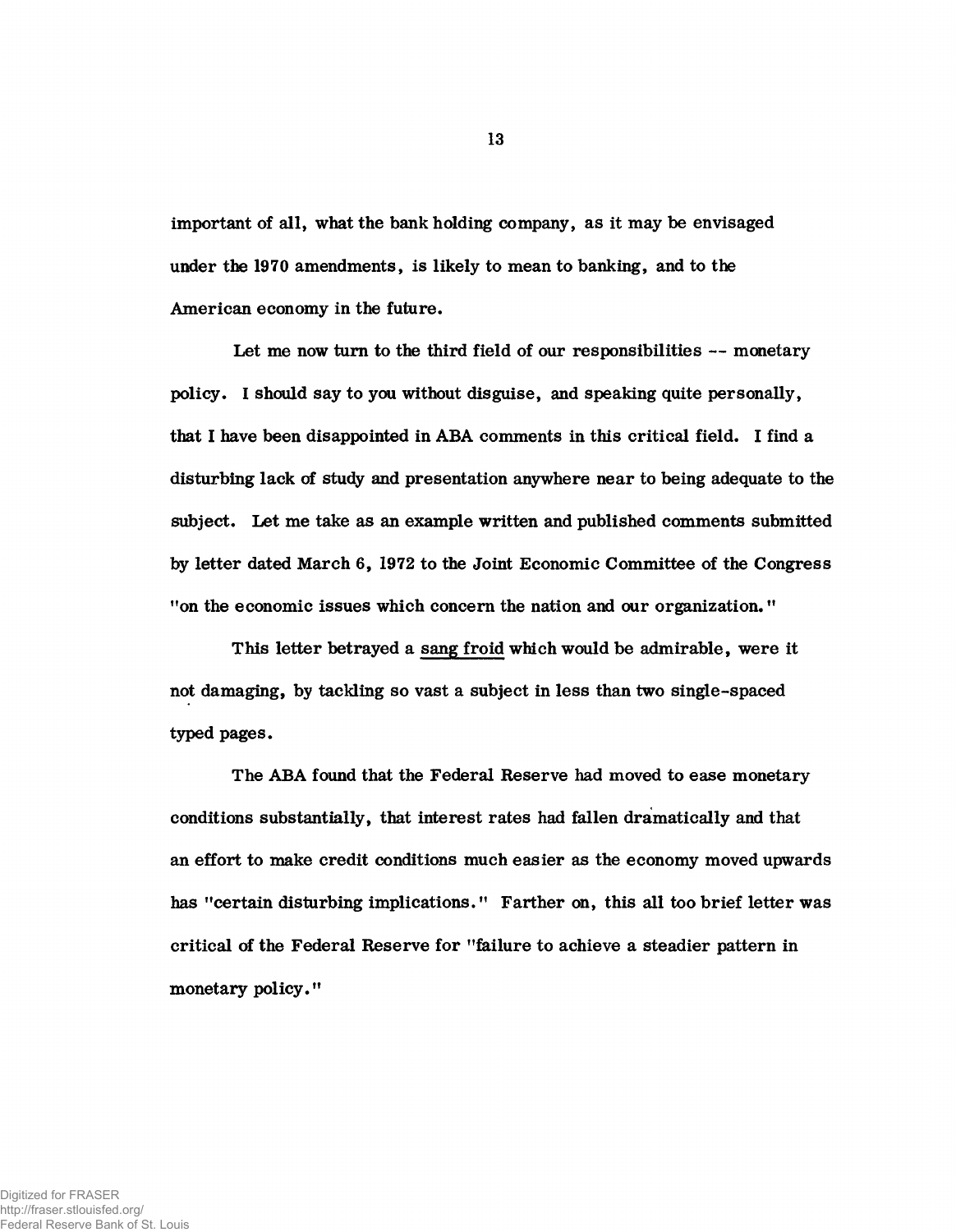This letter was a disappointment in many respects. It did not impart an awareness of the fact that there are definite lags in the effects of monetary policy, and that the Federal Open Market Committee must often be easing or tightening well ahead — months ahead — of the expected effect. It did not convey an understanding of the fact that there is a reciprocal effect upon interest rates if the monetary authority acts to raise or lower the money supply, and vico versa, and that it is not possible to have the one effect without the other. It did not impart an awareness of the fact that many studies have shown that variations in the rate of money supply, if temporary and reversible within six months or so, do not have significant effccts upon the economy but that short run changes of this kind may be necessary to counteract other pressures making for unnecessary and counter-productive financial market developments. It did not take account of the fact that the period of rising money supply and falling interest rates balanced an earlier phase of rising interest rates and little money supply growth. Nor did it note that expansion in the money supply, although not a smooth curve over the past two and one-half years, has on the average been a relatively moderate 6.5 per cent a year. That is well below the average growth rate in the nominal gross national product.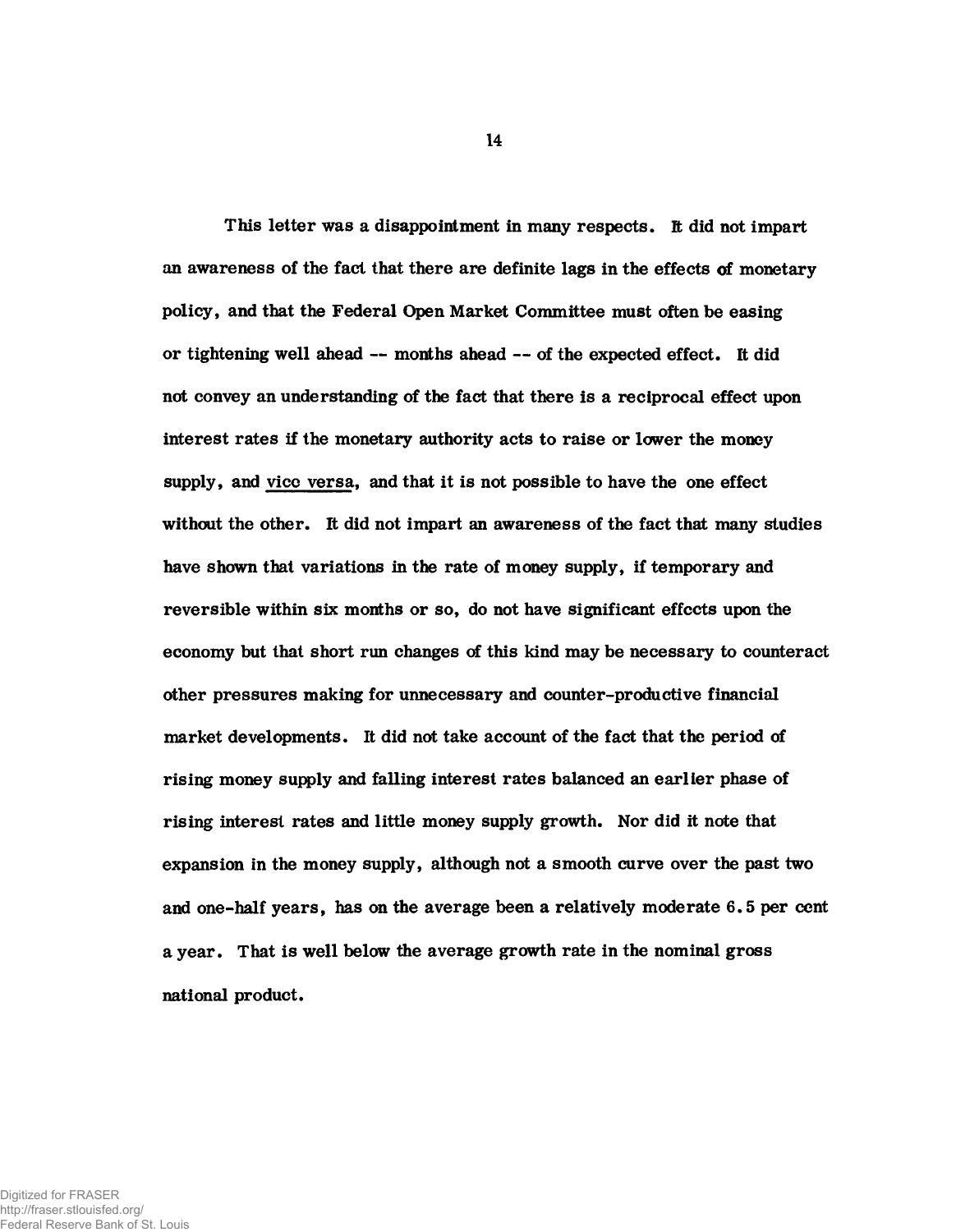My effort, and my message here, is not to hark back in any petty spirit of criticism to a particular instance. I would repeat that I find much to praise, as I have done here, in the history of ABA cooperation with the Federal Reserve in many aspects of our relationship. But I do find a void that I believe can and should be filled. This is a lack of in-depth study and research of a broad public-oriented character that should be typical of an organization of ABA's breadth and resources, ft would be helpful — and in the tradition of the great volunteer associations that have so long mediated in free enterprise capitalism between government and the private world — if ABA were to take a long hard look at the question whether it is doing as much as it should, as well as it could, to fulfill its general as well as its industry responsibilities.

I do not have in mind here occasional pieces of research, magazine articles, or testimony on isolated subjects before Committees of the Congress or before hearings held by regulatory agencies, although expression of opinion in these forms is necessary, valuable and would be given additional depth and reliability by what I am suggesting.

I suggest that the ABA decide to contribute to knowledge in the field of financc and financial institutions, as they relate, among other things,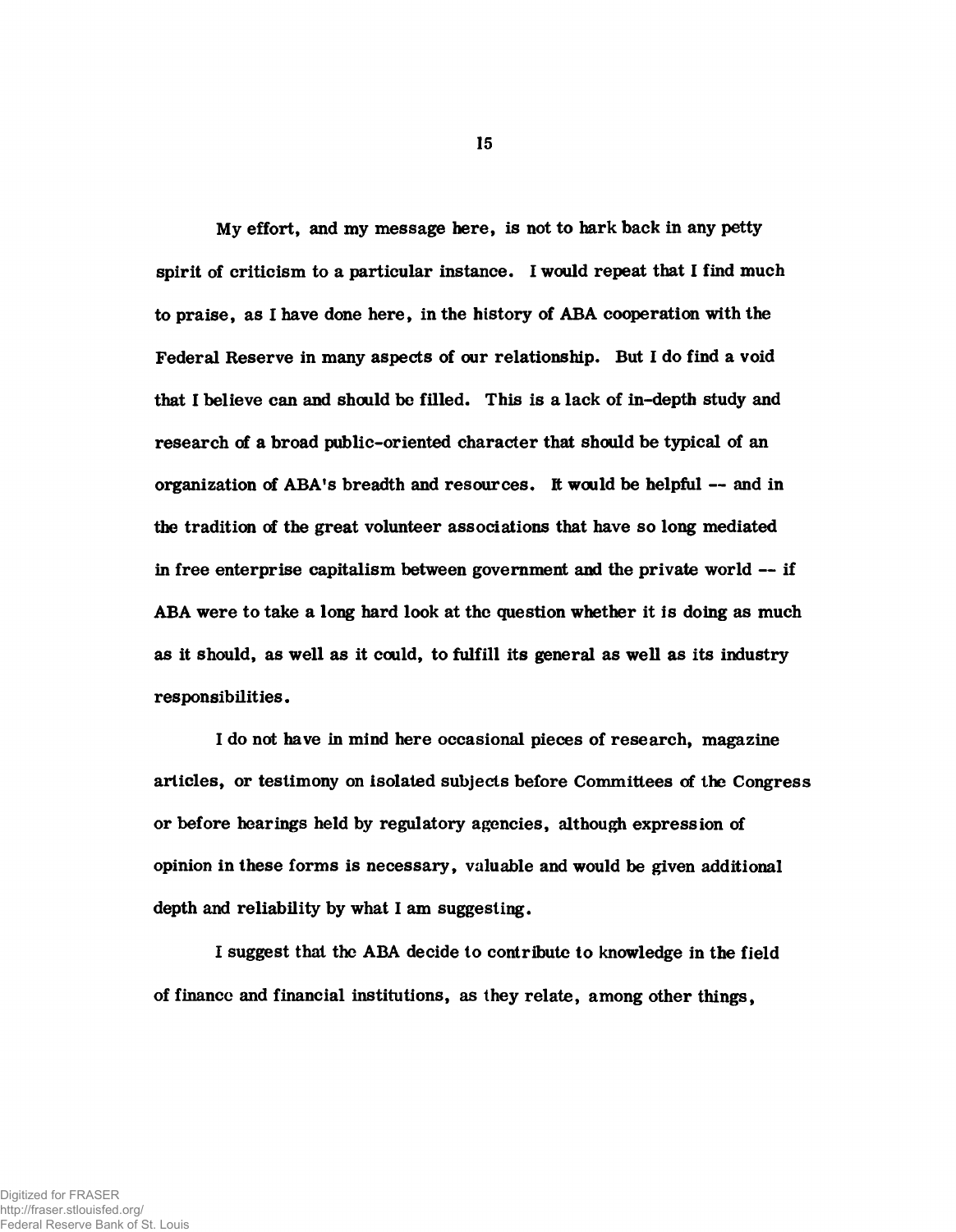to the economy at large and to such particular subjects as the need of the public and of the business community for economical and reliable financial services.

In short, I am suggesting that ABA rise to the level of its resources, and provide the nation with a responsible research organization, mingling the practical expertise of the banker with the insight and theoretical wisdom of the scholar. A number of excellent models of this type of amalgam, which have contributed and continue to contribute genuinely to the well being of the nation, are at hand. And their processes can be adapted to the particularities of the research needs and potentials of the banking community as represented by ABA. Such an institution is particularly needed at this time of search for new international monetary mechanisms, at this time of transition from paper to paperless accounting and funds transactions, at this time of change for banking under the Bank Holding Company Act, at this time of re-emphasis of the American tradition of public involvement, of consumer orientation, and of increased need for relevance to our problems. ABA has the resources to provide it.

This would be disinterested assistance, over the long-term, of the type that would be particularly helpful to the Federal Reserve in the discharge of